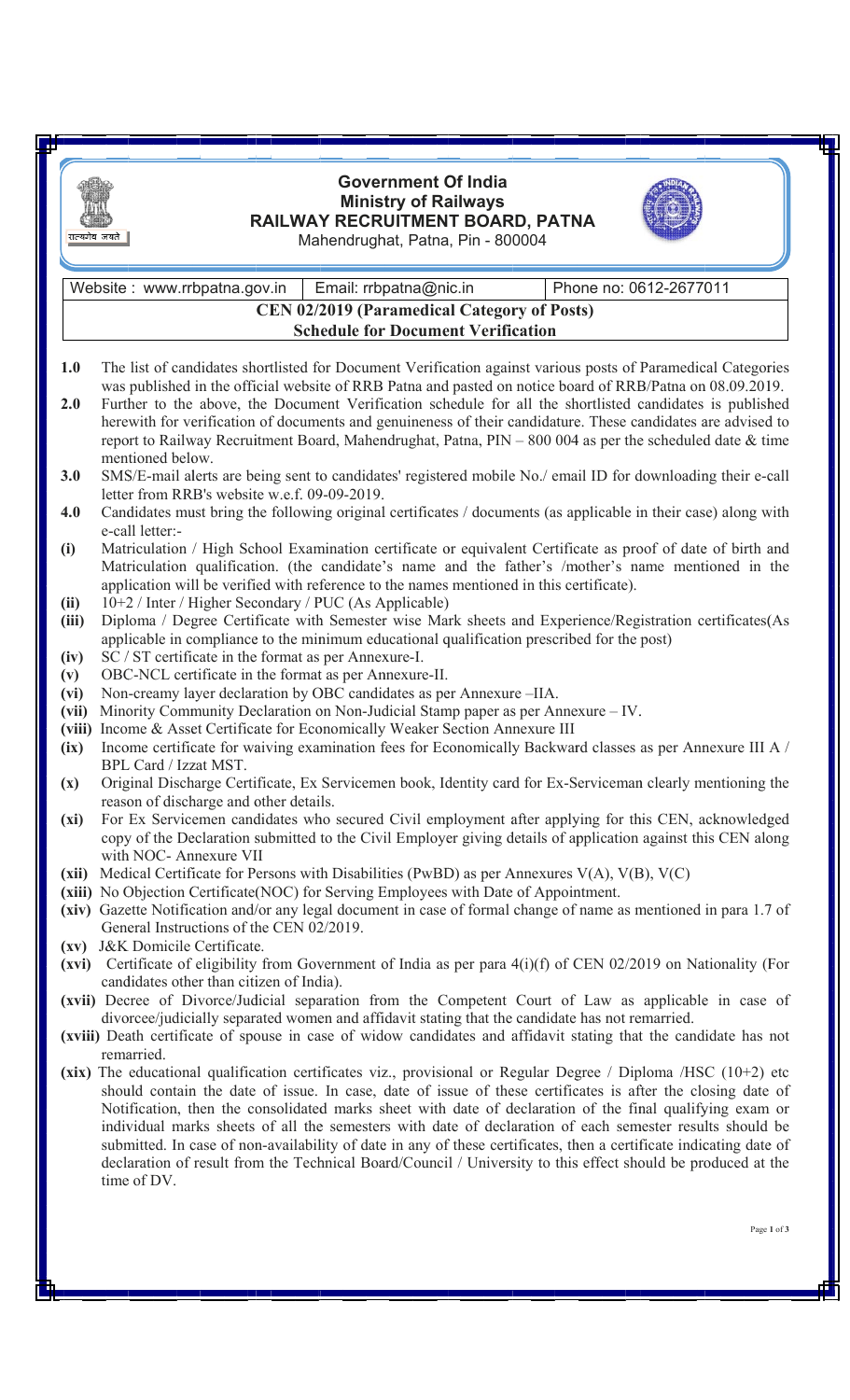**(xx)** 6 passport size colour photographs NOT MORE THAN ONE MONTH OLD.

**(xxi)** In case of variation in spelling in name, fathers name in the on-line application and original certificates / documents, candidates are required to submit relevant affidavit executed before Magistrate or Notary on required stamp papers stating that the referred person in certificate(s) is one & same on the date of verification.

**(xxii)** Aadhar Card / e-Aadhar card and

**(xxiii)** Any other relevant certificate /testimonials/documents available with the candidate.

- **(xxiv)** The candidate should also bring two(2) sets of clear & legible self-attested photocopies each of the original certificates / documents mentioned above against (i) to (xxiii)(As applicable) in A4 size Paper.
- **5.0** Candidature of the candidates failing to produce the above mentioned original certificates on the date of document verification, is liable to be rejected and no further correspondence will be entertained in the matter. Further, please note that furnishing false information, deliberate suppression of information or using unfair means at any stage of exam will render the candidate disqualified and he/she will be debarred from appearing in any selection or appointment in Railway or to other Government services and if appointed, the service of such candidate is liable to be terminated in future.
- **6.0** The candidature of the shortlisted candidature for Document Verification is purely provisional and subject to fulfilling eligibility criteria in all respects.
- **7.0** It may be noted that merely calling a candidate for Document Verification & Medical Examination does not in any way entitle him/her to an appointment in Railways. Please note that empanelment of candidates will be subject to correctness of all the information submitted by them in the on-line application, CBT Test and verification of documents.
- **8.0 The candidates need to attend Medical Examination after Document Verification duly paying Rs.24/ towards medical examination fee. The date, time & place of Medical Examination will be intimated at the time of DV. Candidates may note that they should be prepared to stay for more than 4 days for DV/Medical examination at their own cost.**
- **9.0 Important:** Beware of the touts who may misguide the candidates with false promises of getting them selected for the job on illegal consideration. The recruitment process in the RRB exams is fully computerised and the selection is based purely on the merit of candidates.
- **10.0** The Roll Numbers of the candidates scheduled herein under for Document Verification are not in order of merit. Candidates are advised to attend the Document verification well before the reporting time on the scheduled date.

| Post :- Staff Nurse, Category No. 2                           |                 |                 |                 |                 |  |  |  |  |  |
|---------------------------------------------------------------|-----------------|-----------------|-----------------|-----------------|--|--|--|--|--|
| Date: 18-09-2019 (Wednesday) at 10.00 AM - (20 candidates)    |                 |                 |                 |                 |  |  |  |  |  |
| 262902110040069                                               | 262902110055165 | 262902110065065 | 262902110085134 | 262902111040030 |  |  |  |  |  |
| 262902111040104                                               | 262902111050123 | 262902113060054 | 262902114060009 | 262902114060054 |  |  |  |  |  |
| 262902114070081                                               | 262902115040078 | 262902115050111 | 262902115050151 | 262902115060110 |  |  |  |  |  |
| 262902115060132                                               | 262902115070017 | 262902115070115 | 262902115080038 | 262902115080084 |  |  |  |  |  |
| Date: 18-09-2019<br>(Wednesday) at 02.00 PM - (20 candidates) |                 |                 |                 |                 |  |  |  |  |  |
| 262902115080112                                               | 262902115080122 | 262902116040054 | 262902116040068 | 262902116050012 |  |  |  |  |  |
| 262902116060095                                               | 262902116080016 | 262902119070158 | 262902120060156 | 262902120080136 |  |  |  |  |  |
| 262902121060155                                               | 262902151040107 | 262902160080215 | 262902160080319 | 262902165050178 |  |  |  |  |  |
| 262902182041705                                               | 262902182061401 | 262902182071736 | 262902182080940 | 262902197060050 |  |  |  |  |  |
| Date: 19-09-2019<br>(Thursday) at 10.00 AM - (20 candidates)  |                 |                 |                 |                 |  |  |  |  |  |
| 262902200060238                                               | 262902202040502 | 262902202040663 | 262902202050026 | 262902202050119 |  |  |  |  |  |
| 262902202060444                                               | 262902202060594 | 262902202060657 | 262902202060851 | 262902202060864 |  |  |  |  |  |
| 262902202070834                                               | 262902202070945 | 262902202080300 | 262902202080813 | 262902234040063 |  |  |  |  |  |
| 262902245040065                                               | 262902245080111 | 262902340080094 | 262902410060085 |                 |  |  |  |  |  |
| Post: Dialysis Technician, Category No. 4                     |                 |                 |                 |                 |  |  |  |  |  |
| 262904144020077                                               |                 |                 |                 |                 |  |  |  |  |  |